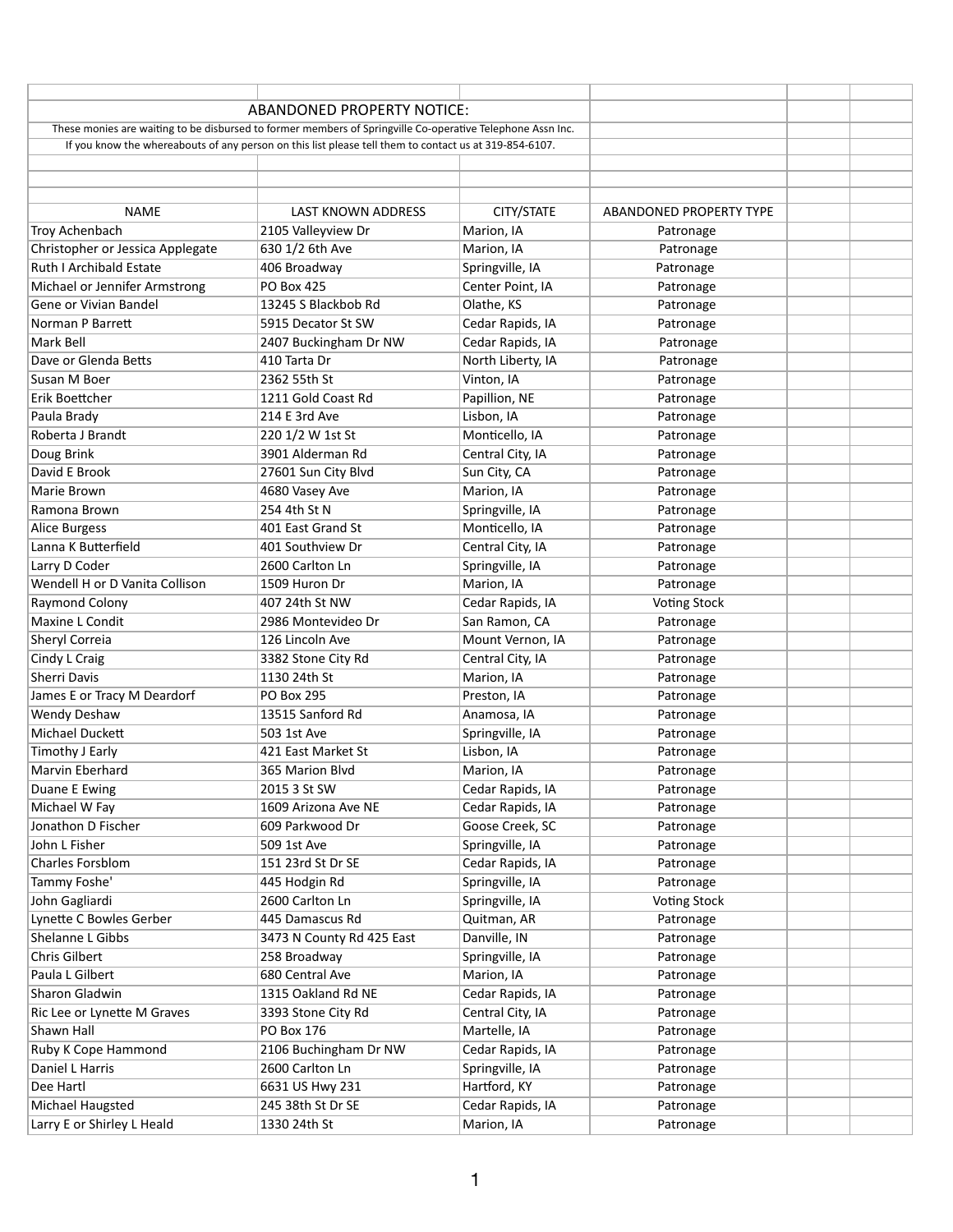| Linda Heilig                     | 602 4th Ave                | Springville, IA    | Patronage                 |  |
|----------------------------------|----------------------------|--------------------|---------------------------|--|
| <b>Billy Herren</b>              | 2614 Triple Crown Ln       | Iowa City, IA      | Patronage                 |  |
| Dennis Hilzendager               | 2552 West 9th              | Waterloo, IA       | Patronage                 |  |
| <b>Jill K Hopkins</b>            | 16106 Via Solera Circle    | Ft Myers, FL       | Patronage                 |  |
| Craig L Horning                  | 3113 12th Ave SW           | Cedar Rapids, IA   | Patronage                 |  |
| Ethan Howard                     | 407 Moose Dr NW            | Cedar Rapids, IA   | <b>Credit Balance</b>     |  |
| <b>Colleen Howe</b>              | 362 Tonga Dr               | Hiawatha, IA       | Patronage                 |  |
| Darris Howe                      | 1130 Longview Dr           | Marion, IA         | Patronage                 |  |
| Kimberly L Howell                | 411 6th Ave                | Marion, IA         | Patronage                 |  |
| Jim or Audrey Howes              | 3400 Matsell Ln            | Central City, IA   | <b>Voting Stock</b>       |  |
| Joy Hudson                       | 1605 Woodside Ct           | Fridley, MN        | Patronage                 |  |
| Phyllys A Huey                   | 2264 227th St              | Donnellson, IA     | Patronage                 |  |
| Mr or Mrs Jack Hutchcroft        | 560 Bentley Dr             | Marion, IA         | Patronage                 |  |
| Greg Jenkins                     | 1219 20th Ave SW           | Cedar Rapids, IA   | Voting Stock & Cr Balance |  |
| Dan or Kathryn Johnson           | PO Box 53                  | Anamosa, IA        | Patronage                 |  |
| Diane Johnson                    | 243 38th St                | Cedar Rapids, IA   | Patronage                 |  |
| Patricia L Jones                 | 5201 South Union           | Des Moines, IA     | Patronage                 |  |
| Rayond W or Julianne K Jorgensen | PO Box 888511              | Grand Rapids, MI   | Patronage                 |  |
| Richard or Terece Keenan         | 2364 Jefferson Rd          | Manchester, IA     | Patronage                 |  |
| A E Kelley                       | 5960 E Kacena Ave          | Marion, IA         | Patronage                 |  |
| Laurence Klima                   | 422 32nd St SE             | Cedar Rapids, IA   | Patronage                 |  |
| Mark J Kurt                      | PO Box 15                  | Anamosa, IA        | Patronage                 |  |
| Jay Kurth                        | 1400 Blairsferry Rd        | Hiawatha, IA       | Patronage                 |  |
| Erma Lam Trust                   | 357 30th St Dr SE          | Cedar Rapids, IA   | <b>Credit Balance</b>     |  |
| Nicole A Larsen                  | 2542 C Rellim Rd           | Baltimore, MD      | Patronage                 |  |
| Eldon E or Alice Lee             | 2145 Copper Wynd Dr        | Pleasant Hill, IA  | Patronage                 |  |
| Doug or Dianna Lehnert           | 750 Dee Ln                 | Mt Vernon, IA      | Patronage                 |  |
| Angela Logsdon                   | 2600 Carlton Ln            | Springville, IA    | Patronage                 |  |
| Douglas Loney                    | 604 3rd Ave                | Springville, IA    | Patronage                 |  |
| Lizabeth Loney                   | 803 Marsh St               | Waterloo, IA       | Patronage                 |  |
| Eric or Kim Long                 | 1841 County Home Rd        | Marion, IA         | Patronage                 |  |
| Ronald L Lust                    | 109 S Dewey St             | Osceola, IA        | Patronage                 |  |
| <b>Gerald Mailey</b>             | 910 7th St SE              | Cedar Rapids, IA   | Patronage                 |  |
| Alicia Mason                     | 2600 Carlton Ln            | Springville, IA    | Patronage                 |  |
| Jack or Karen Mathena            | 1723 Lyndhurst             | Cape Girardeau, MO | Patronage                 |  |
| Dennis K McAtee Jr               | 2600 Carlton Ln            | Springville, IA    | Patronage                 |  |
| <b>Bertha McLane</b>             | 2600 Carlton Ln            | Springville, IA    | <b>Credit Balance</b>     |  |
| Andrew L McLeish                 | 2600 Carlton Ln            | Springville, IA    | Patronage                 |  |
| Tandi McElvain                   | 5256 Lily Rd               | Olin, IA           | Patronage                 |  |
| Rory J or Mary A McGuire         | 23924 Owen Place           | Anamosa, IA        | Patronage                 |  |
| Ralph L or Sarah L McLane        | 107 E South St             | Mechanicsville, IA | Patronage                 |  |
| Mrs H L McMahan                  | 2501 Highway 13            | Marion, IA         | Patronage                 |  |
| <b>Suzanne J Melton</b>          | 3472 Prairie Chapel Circle | Marion, IA         | Patronage                 |  |
| Mary Mendenhall                  | 4413 Lorcardo Dr NE        | Cedar Rapids, IA   | Patronage                 |  |
| Kirk or Mary Beth Mikita         | 5006 Red School Rd         | Central City, IA   | Patronage                 |  |
| Janice Miner                     | 255 4th St N               | Springville, IA    | Patronage                 |  |
| Glenda G Morse                   | 3232 Whittier Rd           | Springville, IA    | Patronage                 |  |
| James E or Nola I Mraz           | 2266 Oxley Rd              | Marion, IA         | Patronage                 |  |
| <b>Charles Mysak</b>             | 1900 Hunters Creek Way     | Marion, IA         | Patronage                 |  |
| Stephen S Neff                   | 108 Heather Lane           | Springville, IA    | Patronage                 |  |
| <b>Renee Newson</b>              | 509 4th St NW              | Independence, IA   | Patronage                 |  |
| Francisco or Brenda Ochoa        | 11422 County Home Rd X28   | Anamosa, IA        | Patronage                 |  |
| John K Olinger                   | 1100 Black Granite Rd NW   | Cedar Rapids, IA   | Patronage                 |  |
| George Osterhaus                 | 2475 Taylor Rd             | Urbana, IA         | Patronage                 |  |
| Delight E Peal                   | 2501 Hwy 13 Apt            | Marion, IA         | Patronage                 |  |
| David or Betty Peck              | 1165 Ridge Dr              | Marion, IA         | Patronage                 |  |
| Sarah Perry                      | 254 4th St N               | Springville, IA    | Patronage                 |  |